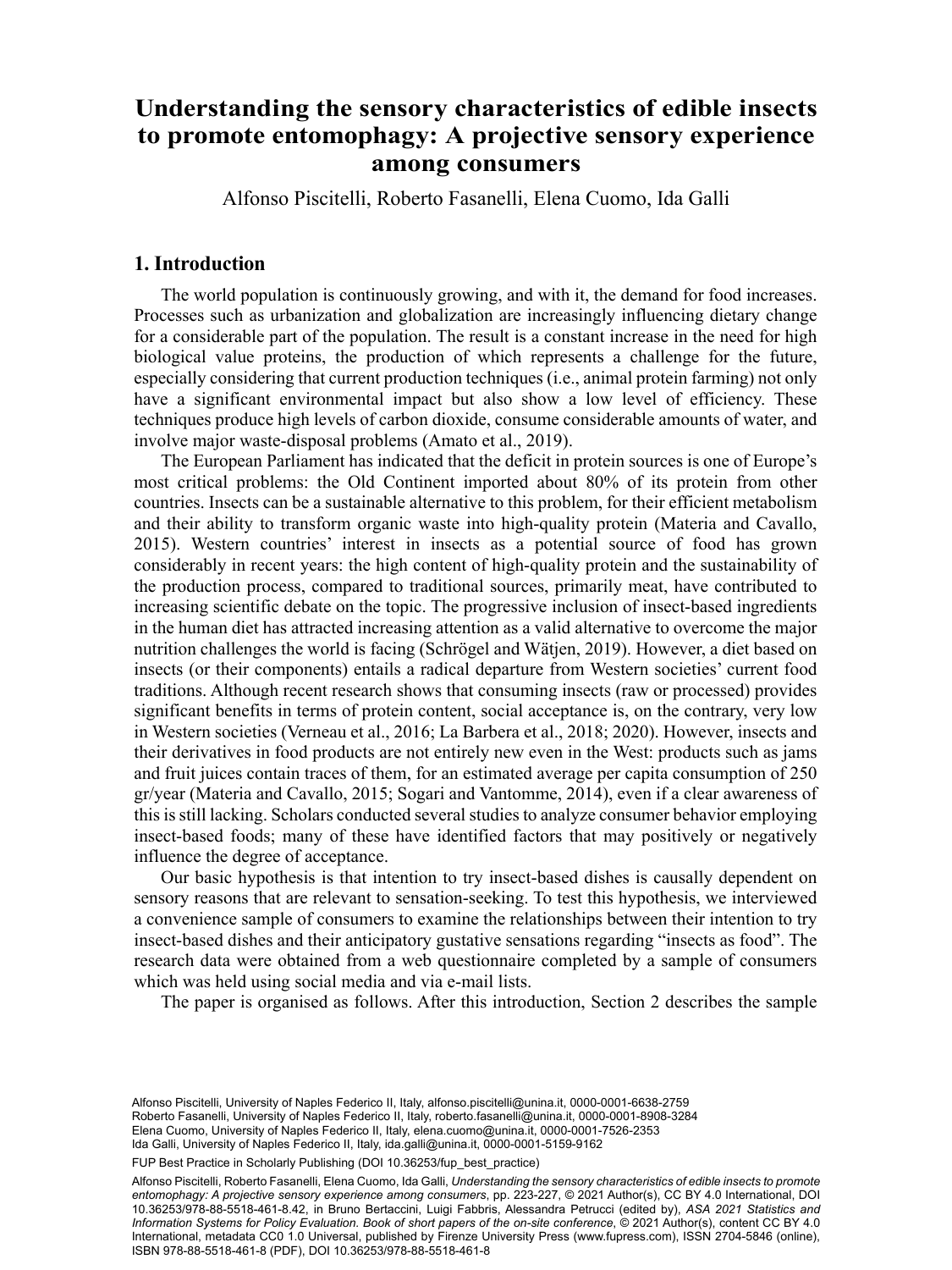survey and introduces the model for data analysis. Then, Section 3 presents the main results of the statistical analysis of the collected data. Finally, Section 4 interprets the data with reference to sensation seeking in connection with the choice of food.

# **2. Data and methods**

### **2.1 Consumer survey on entomophagy**

A fact-finding/exploratory survey was conducted on a small convenience sample of Italian consumers. The inclusion criterion was represented by having at least heard of the introduction of insects into human nutrition. The survey, conducted between July to December 2020, was carried out by means of a web questionnaire filled out by participants who completely satisfied the inclusion criterion and recruited using social media (e.g., Facebook, Twitter, WhatsApp chats) and via e-mail lists (e.g., University of Naples student lists).

The self-administered questionnaire has been structured into 3 sections each of them with a specific aim of collecting data. In the first section, we asked each participant to answer both semi-structured and structured questions made up starting from the following dimensions: previous knowledge of the "insects as food", informative sources, and opinions about it. As a supplement, three additional items were administered to measure the intention to eat insects in general. This section ended with four items added to ask participants for their willingness to eat specific animals (cow, fish, chicken, and pig) fed with insects. All answers were collected using a 7-point scale from "strongly unlikely" to "strongly likely". A specific section was devoted to what we called projective sensory experience (PSE). To identify respondents' anticipatory gustative sensations regarding "insects as food" we used an ad hoc created two-step tool. In particular, (first step) we asked participants to imagine tasting an insect dish and then rate from 1 imperceptible up to 10 very perceptible the following taste-olfactory sensations inspired by the work of Donadini et al. (2008): Sapidity, Bitter tendency, Acidity, Sweet, Spiciness, Aroma, Greasiness-Unctuosity, Succulence, Sweet, Fatness, Persistence. Furthermore (second step), since a representation is always built from a disturbing object (in positive or negative), at the end of the task, we asked our interviewees to indicate, through a specific checklist, which was the most disturbing and least disturbing imagined taste-olfactory sensation. The goal is to know which kind of "sensory anchoring" participants activate in front of an insect's dish.

The questionnaire ended by collecting the respondents' descriptive characteristics (gender, age, education, living area) as well as their eating habits.

#### **2.2 Analytical model**

The model for data analysis includes the intention to try insect-based dishes as a dependent variable, *Y*, a set of possible regressors, **X**, and a set of control variables, **Z**. The relationship may be written as

$$
Y = f(X_i \mid Z_i),
$$

where  $X_i$  denotes the taste-olfactory sensations. The control variables, which were forced into the model, were gender, age, education, and living area. The *Y* variable was measured on two levels.

The logistic regression model is written as follows (Agresti, 2002; Bilder and Loughin, 2014):

$$
logit (\pi) = \beta_0 + \beta_1 X_1 + \cdots + \beta_p X_p ,
$$

where  $0 \le \pi \le 1$  and *logit*  $(\pi) = log \left[ \frac{\pi}{(1 - \pi)} \right]$ , and  $\beta_i$  measures the relation between *Y* and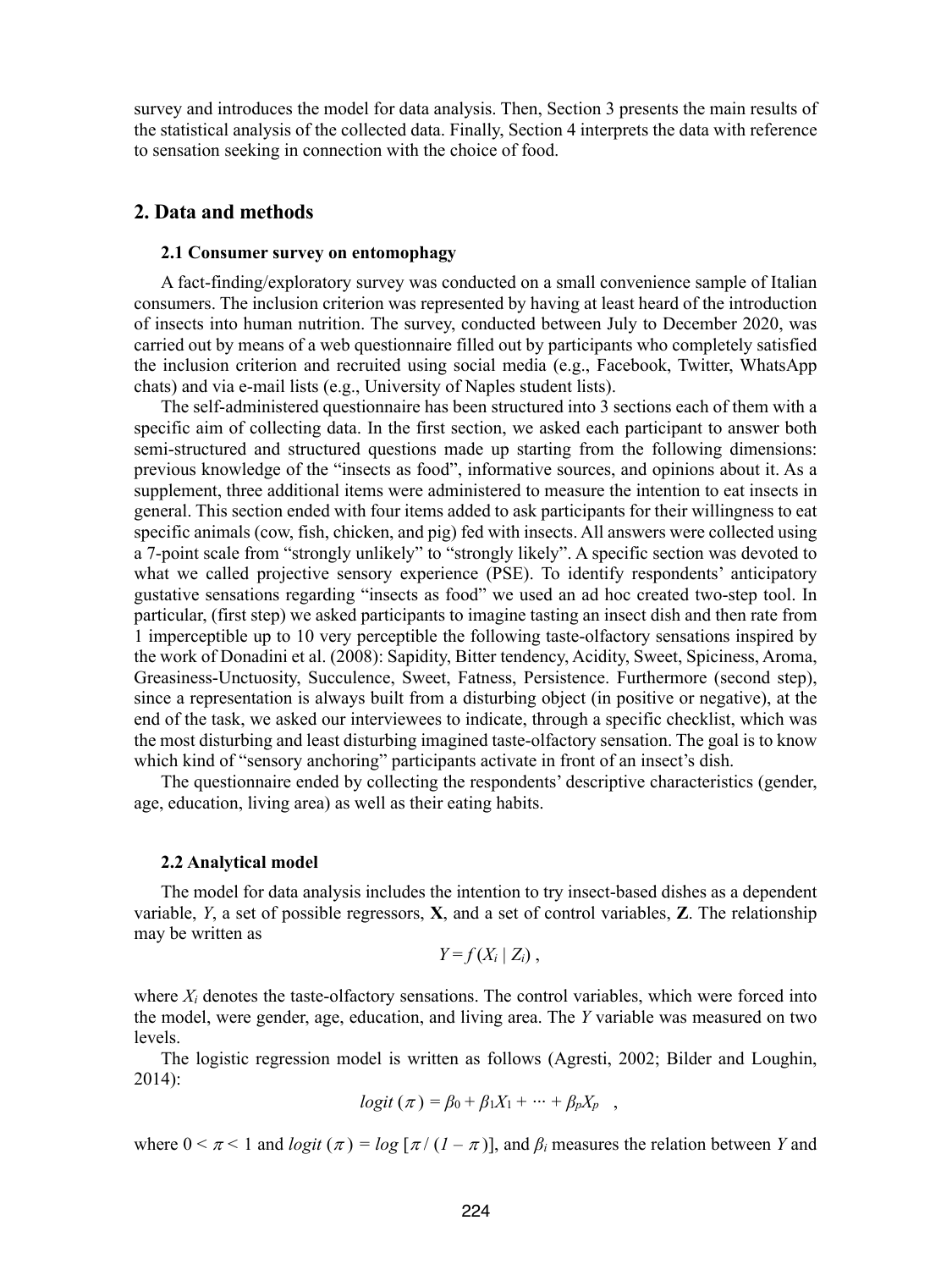*Xi* when all other variables in the model remain fixed.

$$
\pi = \Pr\{Y = 1 \mid X, Z\}
$$

where  $Y = 1$  represent the positive intention to try insect-based dishes.

Maximum likelihood estimation is used to estimate the parameters  $\beta_0, \ldots, \beta_n$  of the logistic regression model. It will be clear, based on the context, how the probability of success is a function of explanatory variables, being the slope of the logit function hyperplane along each *X* dependent on the value of the corresponding parameter *β.*

Statistical analyses were carried out in the *R* environment (R Core Team, 2021). A logistic regression model to a dichotomous response variable was identified by the *glm* function. Moreover, the *step* function was utilised to perform stepwise model selection with criterion *AIC*.

## **3. Results**

The data were gathered from 154 consumers, of these, about 58% of respondents were female, and about 42% were male. The mean age of respondents was 43 years ( $SD = 14.12$ ), 53% lived in a highly urbanized area, 39% lived in the urban suburbs, and the remaining 8% lived in a rural area. About 28% of respondents has a very high level of education (superior graduate or PhD), 49% has a bachelor's or master's degree, and the remaining 23% has a level of education of secondary school.

Table 1 summarises the results of the regression analysis reporting the estimates of the regression betas obtained and their significance.

**Table 1.** Beta estimates, and related standard errors, of the regression model with intention to try insect-based dishes as criterion variable (forward stepwise selection of regressors,  $n = 154$ ; AIC = 181.95;

\*\*\* 0 <  $\alpha^{oss}$  < 0.001; \*\* 0.001 <  $\alpha^{oss}$  < 0.01; \* 0.01 <  $\alpha^{oss}$  < 0.05;  $\circ$  0.05 <  $\alpha^{oss}$  < 0.1; NS= Not significant at 10% threshold; the interactions are labeled by colon between the variables' names)

| at TV70 uneshold, the interactions are fabeled by colon between the variables -halles) |            |                       |           |
|----------------------------------------------------------------------------------------|------------|-----------------------|-----------|
| <b>Regressor</b>                                                                       |            | $se(\widehat{\beta})$ | Signific. |
| Intercept                                                                              | $-0.13239$ | 1.40747               | <b>NS</b> |
| Male                                                                                   | 0.24661    | 0.43939               | <b>NS</b> |
| Age                                                                                    | 0.01346    | 0.01762               | <b>NS</b> |
| <b>Area</b> Medium urbanization area                                                   | $-0.14526$ | 0.93184               | <b>NS</b> |
| AreaHigh urbanization area                                                             | 0.41342    | 0.90084               | <b>NS</b> |
| <b>EduBachelor's degree</b>                                                            | $-1.99574$ | 1.54414               | <b>NS</b> |
| <b>EduMaster's degree</b>                                                              | $-1.70110$ | 1.58013               | <b>NS</b> |
| EduSuperior Graduate or PhD                                                            | $-2.05785$ | 1.49962               | <b>NS</b> |
| Acidity                                                                                | $-1.08717$ | 0.40715               | $***$     |
| <b>Spiciness</b>                                                                       | 0.70918    | 0.32008               | $\ast$    |
| Persistence                                                                            | $-0.15071$ | 0.10155               | <b>NS</b> |
| Sweet tendency                                                                         | 0.18975    | 0.10348               | $\circ$   |
| EduBachelor's degree: Acidity                                                          | 1.03092    | 0.46193               | $\ast$    |
| EduMaster's degree: Acidity                                                            | 0.80548    | 0.45596               | $\circ$   |
| EduSuperior Graduate or PhD: Acidity                                                   | 0.78677    | 0.43907               | $\circ$   |
| EduBachelor's degree: Spiciness                                                        | $-0.51565$ | 0.37416               | <b>NS</b> |
| EduMaster's degree: Spiciness                                                          | $-0.42817$ | 0.36845               | <b>NS</b> |
| EduSuperior Graduate or PhD: Spiciness                                                 | $-0.34148$ | 0.35956               | <b>NS</b> |

*Note: Some regressors are not individually significant but are significant wrt AIC criterion.*

Our results highlight a dependence of the willingness to try insect-based dishes by the respondent's fondness to Acidity (indirect), Spiciness (direct) and a mediation effect of education degree on the former. The results of the regression analysis support the following claims: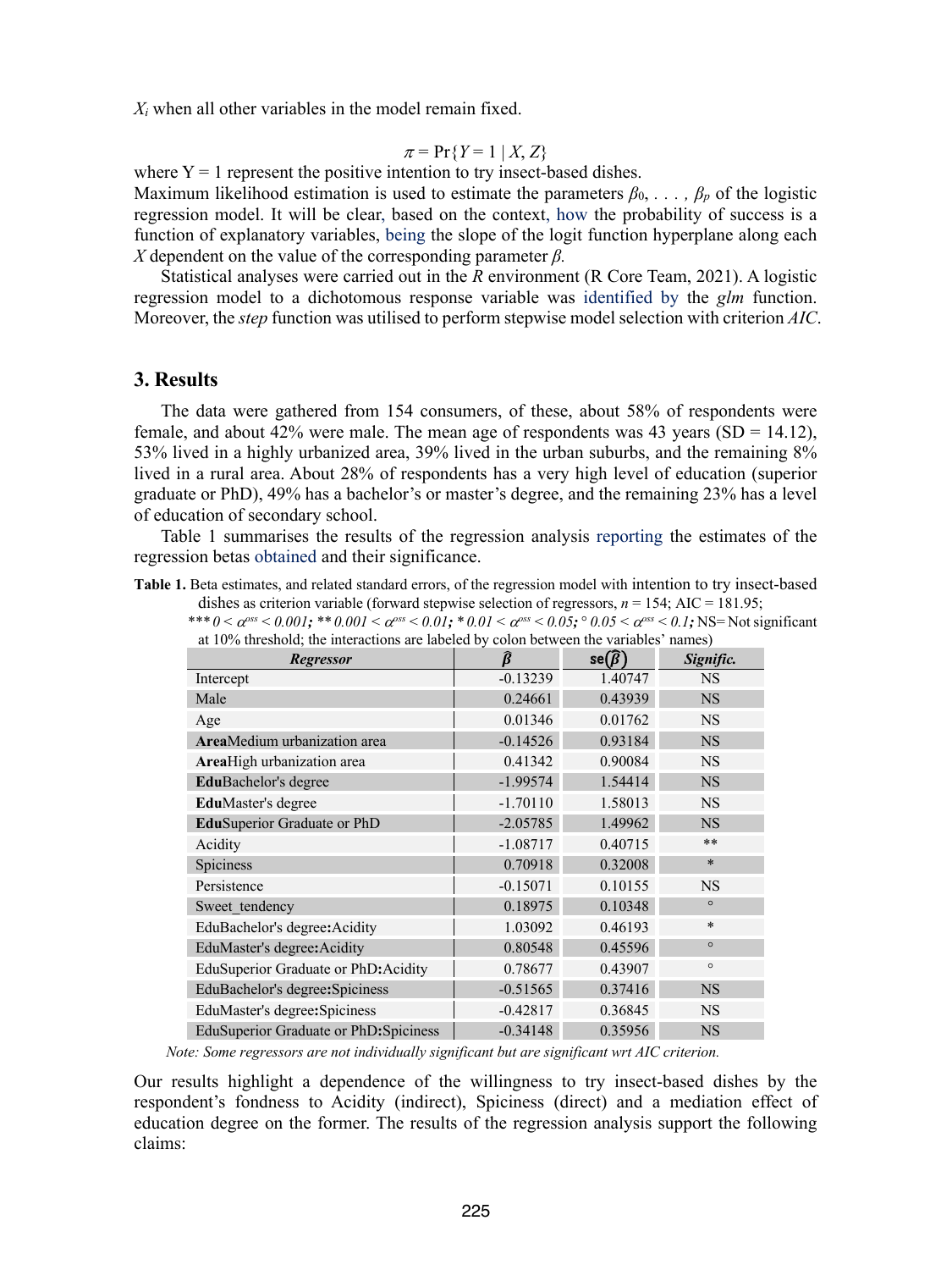- imagining a taste-olfactory sensation of "extremely perceptible" acidity reduces the willingness to try insect-based dishes;

- imagining a taste-olfactory sensation of "extremely perceptible" spiciness increases the willingness to try insect-based dishes;

- educational level plays a moderating role because the interaction between educational levels and acidity indicates a differentiating among the participants. The bachelor's degree moderates the effect of acidity and increasing the probability to try insect-based dishes, as do the other two levels of education, but gradually;

- imagining a taste-olfactory sensation of "extremely perceptible" sweet tendency increases the willingness to try insect-based dishes.

# **4. Discussion and conclusion**

We have tested whether the consumption of insects is carried out for sensorial reasons by means of the new tool, ad hoc created, the Projective Sensory Experience (PSE).

As Lammers, Ullmann, and Fiebelkorn (2019) demonstrated, in connection with the choice of food, sensation seeking correlates with liking spicy food and the willingness to try unusual foods also showed that people with a high sensation seeking have a lower food neophobia. From our results, we assume that sensations like "spicy" should be positively related to the willingness to consume insects while "acidity" has a negative role.

In summary, this study confirms the results found in other researches on Italian consumers, who are not completely familiar with the topic of entomophagy. In addition, it was shown that overall, only four of ten of our interviewees would try the experience of eating insects, as well as another study (Sogari et al., 2017) showed that 47% of young Italian "foodies" envisaged insect eating. Moreover, it is important to highlight that the willingness of Italian consumers to adopt insects into their diet seems higher than in other countries of Mediterranean Europe (Mancini et al., 2019). Furthermore, this study identified sensation seeking and especially "sensory anchoring" as additional predictors for the willingness to consume insects as food in addition to the already known influential factors such as gender, educational level, previous insect consumption, food neophobia and food technology neophobia. In our case highest level of education mediate the willingness for spicy insect dishes.

These preliminary results allowed us to identify which aspects are worth focusing on while searching for the multidimensional motivations behind this particular food choice, and also to highlight the moderation role played by some kind of cultural factors. After the screening achieved thanks to this pilot stage of the study, it would be interesting, for example, to understand the role played by environmentalist ideology on the choice to regularly include insects in one's diet. The question arises as to whether the ecology-based food really motivates consumers to eat insects. A more in-depth analysis of the motivation of people already consuming insect products might provide further insights on how insects might be integrated into the Italian diets. The findings of this preliminary analysis are encouraging about the idea of exploring by a "projective" approach the sensory experience related to food, and supports us to continue along this path. Nonetheless, in order to reduce the aversion to insects as food, it is necessary to create opportunities for the Italian population to make their own positive taste experiences, probably by giving to these foods precisely the sensory characteristics that our interviewees have already imagined attractive to their palate.

## **References**

Agresti, A. (2002). *Categorical Data Analysis*, 2nd edition. Wiley, Hoboken, (NJ). Amato, M., Fasanelli, R. and Riverso, R. (2019). Emotional Profiling for Segmenting